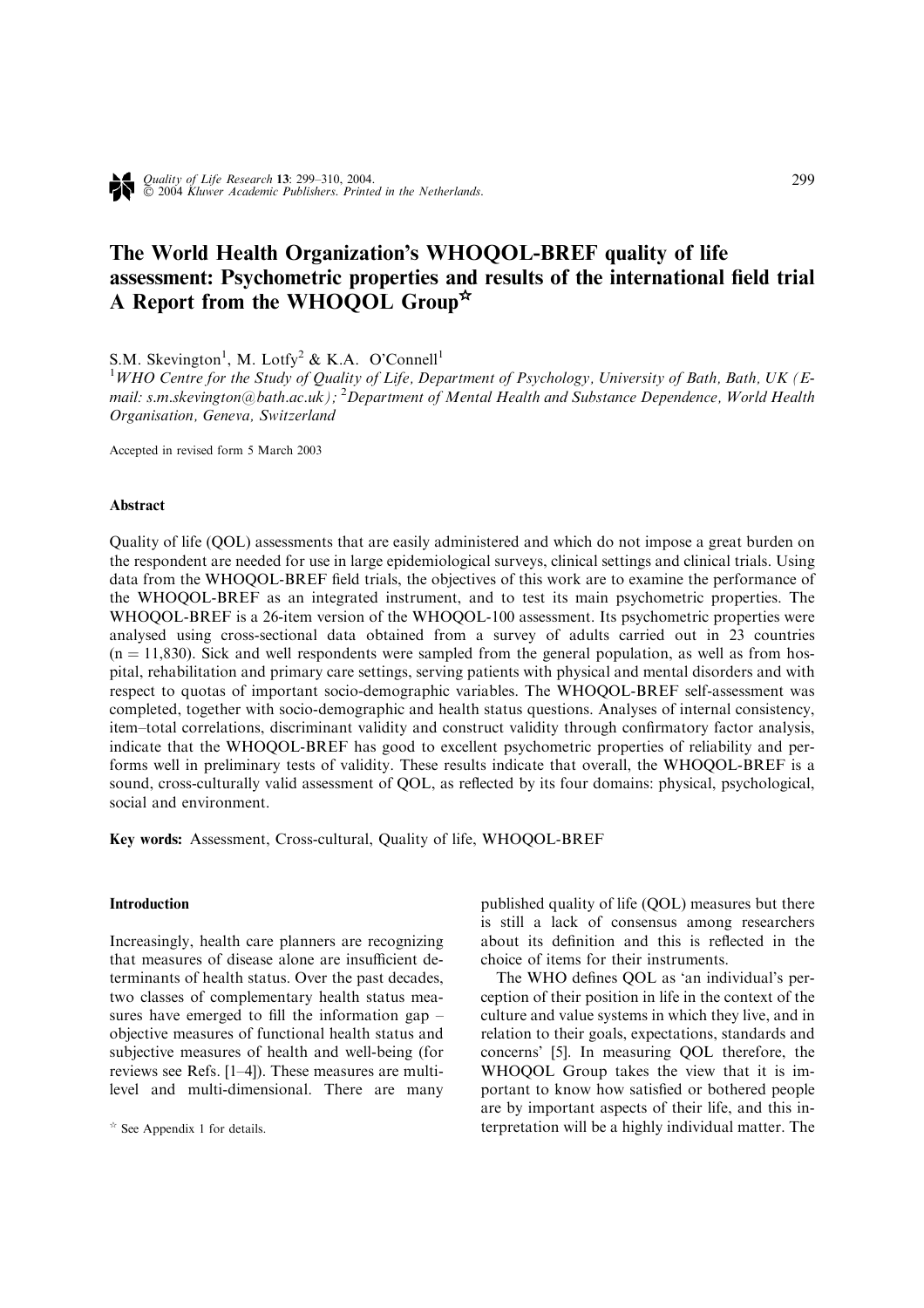World Health Organisation Quality of Life assessment – the WHOQOL-100 – is a cross-culturally valid assessment of well-being. Assessment is operationalized through 100 items representing 25 facets organised in six domains [6, 7]. The tool was developed through a collaboration of 15 sites around the world working in their own national language. Centres simultaneously used common protocols that were agreed through international consensus at each stage of development process. The WHOQOL collaboration pooled information throughout the project and this procedure not only permits a high level of semantic and conceptual equivalence to be achieved between language versions but also creates a 'fast track' to the rapid establishment of multi-lingual instruments [7]. This new procedure whereby centres work simultaneously on the same stage of instrument development, pooling their ideas and results centrally (through WHO Geneva) and communicating with each other to achieve equivalence has been described as a 'spoke-wheel' methodology, through analogy with the spokes and hub of a bicycle wheel [8].

The WHOQOL-BREF is being developed as a short version of the WHOQOL-100 for use in situations where time is restricted, where respondent burden must be minimised and where facet-level detail is unnecessary e.g. with large epidemiological surveys and some clinical trials. Using data from 15 centres collected for the WHOQOL-100 field trials, items for the WHOQOL-BREF were selected for their ability to explain a substantial proportion of variance within their parent facet and domain, for their relationship with the overall WHOQOL model and for their discriminant validity [9]. Analysis of these extracted items showed that a four-factor structure best fitted the data [9]. Although this contrasted with the original concept of a 6-domain model for the WHOQOL, it was consistent with empirical results from the previous WHOQOL-100 field trials [8]. Based on these results, the WHOQOL-BREF was developed in the context of four domains of QOL: physical, psychological, social and environment [9]. Although extensive analysis had been carried out on the WHOQOL-100 field trial data to reduce items and assess the preliminary psychometric properties of a short form [9], this extracted data was insufficient to confirm the WHOQOL-BREF's properties as

an integrated instrument. For this reason, fresh data needed to be collected. In this study we present new survey data that represent the first field trial of the WHOQOL-BREF that seeks to confirm and extend information about the properties of the short form as a whole. Specifically we aimed to assess item–response distributions, internal consistency reliability and item–scale correlations with other aspects of construct and discriminant validity. Evidence of test–retest reliability for the WHOQOL-BREF is already known [9]. It was predicted that sick participants would report poorer QOL than well participants but no predictions were made for other socio-demographic and centre differences.

## **Methods**

## Design

Data for the WHOQOL-BREF field trial were collected using a cross-sectional design in 24 centres representing 23 countries. The centres were drawn from countries in all the WHO Regions of the world, as well as from diverse cultures and different levels of socio-economic development. Data were contributed from field sites in Argentina, Australia, Brazil, Bulgaria, China, Croatia, Germany, Greece, Hungary, Israel, Italy, India: Madras and New Delhi, Japan, Malaysia, Netherlands, Nigeria, Norway, Romania, Russia, Spain, Turkey, United Kingdom, United States. Data collection methods were similar to internationally agreed protocols designed during the development of the WHOQOL-100 [6, 7].

Adult participants (adult was culturally defined) were recruited from a variety of in-patient and outpatient health care facilities, and from the general population. Using a common and consensually agreed protocol, quota sampling was used to structure the sample so that equal numbers of each gender and the two age groups (bisected at 45 years) were targeted. Recruitment would span the continua of the adult age range, four educational levels and types of marital status. Well samples were targeted similarly. The sites aimed to recruit sick participants from all the main groups of health care users but did not use a quota for diagnosis or severity. Wellness or sickness was de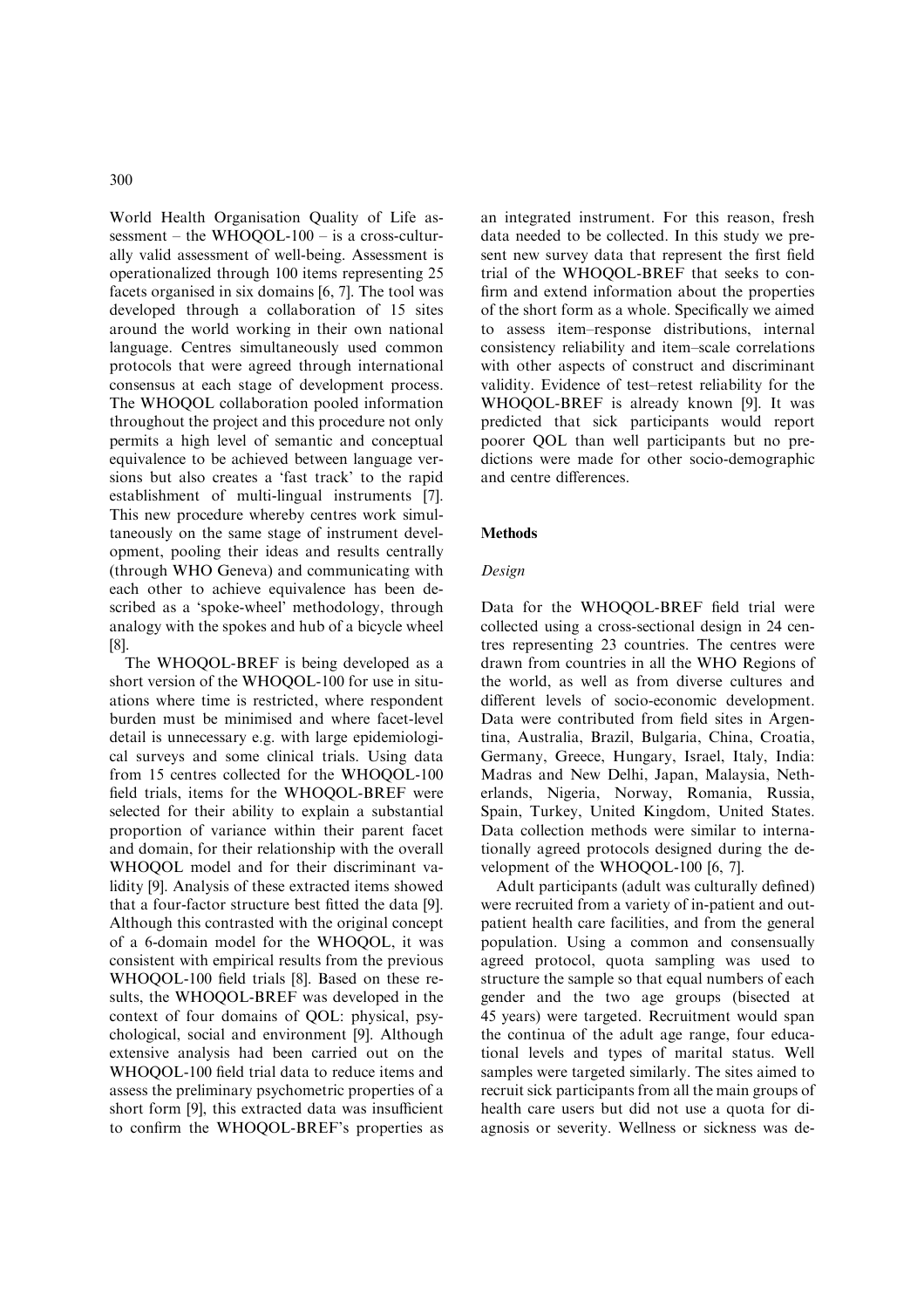fined by self-report, from diagnostic categories assigned by health professionals, and with reference to contextual knowledge about (non) patient status relating to the nature of the population(s) approached in collection sites set up by each centre. Together the centres would obtain a richly heterogeneous sample of sick people covering 28 groups of physical or mental health problems (linked to ICD-10 categories) and with varying levels of disease severity and functioning. A fully structured design and common protocol was not feasible for these variables due to an absence of relevant national statistics in some parts of the developing world, and limited resources for research.

#### **Instrument**

The WHOQOL-BREF is an abbreviated 26-item version of the WHOQOL-100 containing items that were extracted from the WHOQOL-100 field trial data. The WHOQOL-BREF contains one item from each of the 24 facets of QOL included in the WHOQOL-100, plus two 'benchmark' items from the general facet on overall QOL and general health (not included in the scoring) (see Table 1). The facets were originally subsumed within one of six domains but factor analysis of the WHOQOL-100 indicated that Domain 1 could be merged with Domain 3 (physical with independence), and Domain 2 with Domain 6 (psychological with spirituality, religion and personal beliefs) thereby creating four domains of QOL [8]. Similar results were found during the extraction of data for the WHOQOL-BREF [9] which is currently scored in four domains: Domain 1: Physical health, Domain 2: Psychological, Domain 3: Social relations and Domain 4: Environment, with all facet items scored as part of their hypothesised domain. Domains are not scored where 20% of items or more are missing, and are unacceptable where two or more items are missed (or 1-item in the 3-item social domain). The scores are transformed on a scale from 0 to 100 to enable comparisons to be made between domains composed of unequal numbers of items.

The WHOQOL-BREF was self-administered by respondents but exceptionally, an experienced interviewer assisted administration by reading items aloud where self-completion was not possible,

usually for reasons of literacy or disability. Standard instructions, socio-demographic details and an item on current health status were completed before answering the 26 items of the WHOQOL-BREF.

During development of the WHOQOL-100, four types of 5-point Likert interval scale were designed and tested to reflect intensity, capacity, frequency and evaluation, and one of these was attached to each item [10]. These response scales were also used in the WHOQOL-BREF. Items inquire 'how much', 'how completely', how often', 'how good' or 'how satisfied' the respondent felt in the last 2 weeks; different response scales are distributed across the domains [10, 11]. The translation process used by the WHOQOL Group to develop linguistically and culturally appropriate new versions of the measure has been revised and updated from the WHO standard procedures and is reported elsewhere [6, 12, 13].

#### Analysis

#### Frequency, reliability and correlational analyses

Frequency analyses were performed to assess response distributions at the item level, globally and by country. In line with the WHOQOL-100 procedure, problematic items were identified as those where the response distribution was skewed such that fewer than 10% of responses fell in any two adjacent scale points for at least 12 of the 24 centres. Internal consistency was assessed using Cronbach's  $\alpha$  and the contribution of each item to the total  $\alpha$ . The average inter-item correlations for domains, and correlation of items with their intended domain (using corrected item–total correlations) were also calculated. Multi-trait/multiitem analyses were performed to assess internal consistency reliability, and to identify any items that were more highly associated with another domain than its intended domain, or those highly associated with both. (This analysis was based on the MAP – Multi-trait/Multi-Item Analysis Program – by Ware et al. [14] and has been used in previous WHOQOL work [7, 8]).

#### Discriminant validity

In a preliminary test of discriminant validity, the ability of the domain scores to discriminate between ill and well groups of respondents was tested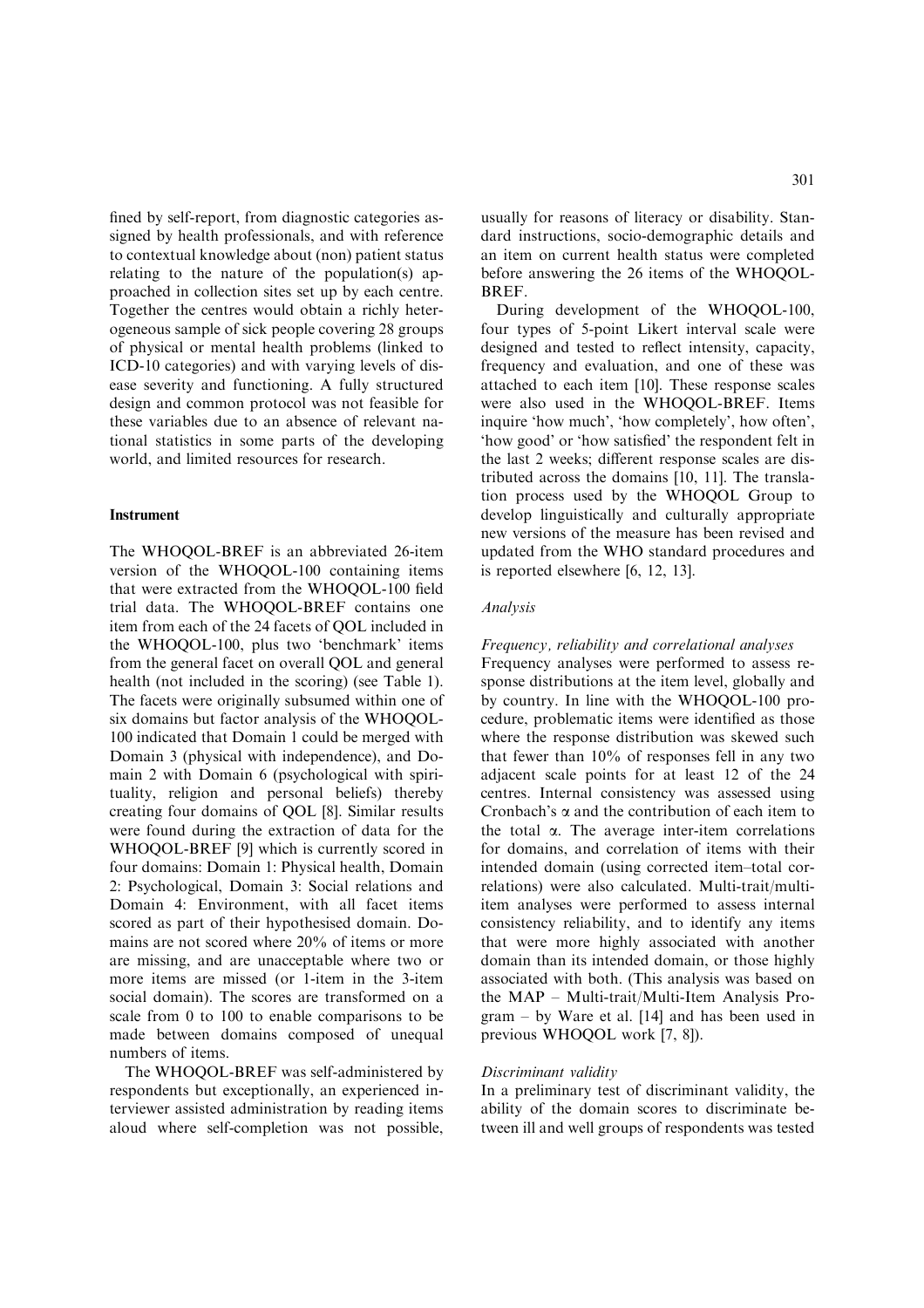|  | <b>Table 1.</b> Frequency responses $\frac{6}{6}$ for items of the WHOQOL-BREF (n = 11,830) |
|--|---------------------------------------------------------------------------------------------|
|  |                                                                                             |

| Scale points/domains and facets                                                                                                                                                                                                                                                                              | 1 Poor QOL                                                         | $\overline{2}$                                                               | 3                                                                            | $\overline{4}$                                                               | 5 Good QOL                                                                   |
|--------------------------------------------------------------------------------------------------------------------------------------------------------------------------------------------------------------------------------------------------------------------------------------------------------------|--------------------------------------------------------------------|------------------------------------------------------------------------------|------------------------------------------------------------------------------|------------------------------------------------------------------------------|------------------------------------------------------------------------------|
| Total                                                                                                                                                                                                                                                                                                        | 4.0                                                                | 12.5                                                                         | 28.0                                                                         | 38.0                                                                         | 17.5                                                                         |
| General QOL<br>General health                                                                                                                                                                                                                                                                                | 2.3<br>4.7                                                         | 9.1<br>18.5                                                                  | 35.0<br>26.4                                                                 | 43.4<br>39.6                                                                 | 10.1<br>10.8                                                                 |
| 1. Physical health<br>Pain and discomfort<br>Energy and fatigue<br>Sleep and rest<br>Dependence on medication <sup>a</sup><br>Mobility <sup>a</sup><br>Activities of daily living <sup>a</sup><br>Working capacity <sup>a</sup><br>2. Psychological<br>Positive feelings<br>Negative feelings<br>Self-esteem | 3.6<br>2.9<br>4.6<br>5.9<br>3.7<br>2.7<br>4.8<br>4.9<br>3.2<br>3.0 | 12.9<br>11.5<br>16.8<br>15.9<br>10.8<br>13.5<br>15.5<br>11.9<br>12.7<br>12.2 | 21.4<br>31.4<br>22.5<br>18.6<br>21.9<br>24.5<br>24.6<br>35.8<br>25.4<br>28.0 | 26.8<br>36.5<br>38.6<br>24.4<br>36.1<br>44.5<br>40.2<br>35.1<br>41.7<br>43.7 | 35.2<br>17.6<br>17.5<br>35.2<br>27.4<br>14.8<br>14.9<br>12.3<br>17.0<br>13.0 |
| Thinking learning, memory and concentration 1.7<br>Body image<br>Spirituality, religion and personal beliefs <sup>b</sup><br>3. Social relationships<br>Personal relations<br>Sex                                                                                                                            | 2.8<br>4.1<br>2.4<br>8.8                                           | 11.2<br>9.6<br>10.7<br>9.7<br>12.0                                           | 34.0<br>29.3<br>27.9<br>23.1<br>32.3                                         | 41.3<br>36.2<br>38.8<br>46.3<br>32.9                                         | 11.7<br>22.1<br>18.6<br>18.4<br>13.9                                         |
| Practical social support                                                                                                                                                                                                                                                                                     | 2.5                                                                | 8.4                                                                          | 26.5                                                                         | 44.8                                                                         | 17.8                                                                         |
| 4. Environment<br>Financial resources<br>Information and skills<br>Recreation and leisure<br>Home environment<br>Access to health and social care<br>Physical safety and security<br>Physical environment<br>Transport                                                                                       | 8.1<br>2.9<br>7.3<br>3.5<br>2.9<br>3.8<br>3.9<br>4.4               | 19.1<br>11.2<br>21.2<br>9.3<br>10.2<br>9.9<br>9.6<br>11.3                    | 37.0<br>32.1<br>31.2<br>21.0<br>26.0<br>32.1<br>36.8<br>22.5                 | 25.0<br>38.3<br>28.2<br>43.4<br>45.7<br>41.9<br>38.2<br>42.1                 | 10.9<br>15.4<br>12.0<br>22.9<br>15.2<br>12.3<br>11.5<br>19.8                 |

<sup>a</sup> Independence domain; <sup>b</sup> Spirituality domain in 6-domain model.

by comparing mean scores in the two groups, using t-tests. This feature was also assessed by testing the relationship between domains and the two general facet items, using linear regression analysis. All domains were expected to be strongly and positively associated with the concept of overall QOL and health. The impact of gender and age on scores from those who were sick and well (dependent variable) was assessed through a hierarchical multiple regression where these socio-demographic variables were entered together as a block, followed by mean scores for the domains.

#### Data structure and model fit

Exploratory factor analyses (with Varimax rotation) were conducted to explore the factor structure of the data. Eigenvalues, relative magnitude and direction of factor loadings explaining variance and communality, were examined in these analyses. Confirmatory factor analyses (EQS.5.7b) using structural equation modelling [15] were conducted to obtain objective measures of model fit.

## **Results**

Twenty-four centres contributed a total of 11,830 respondents to the WHOQOL-BREF data set (range 2408 (Germany) to 41 (Netherlands)). The study population consisted of adults aged 12–97 years, with a mean age of 45  $(SD = 16)$  (mean

## 302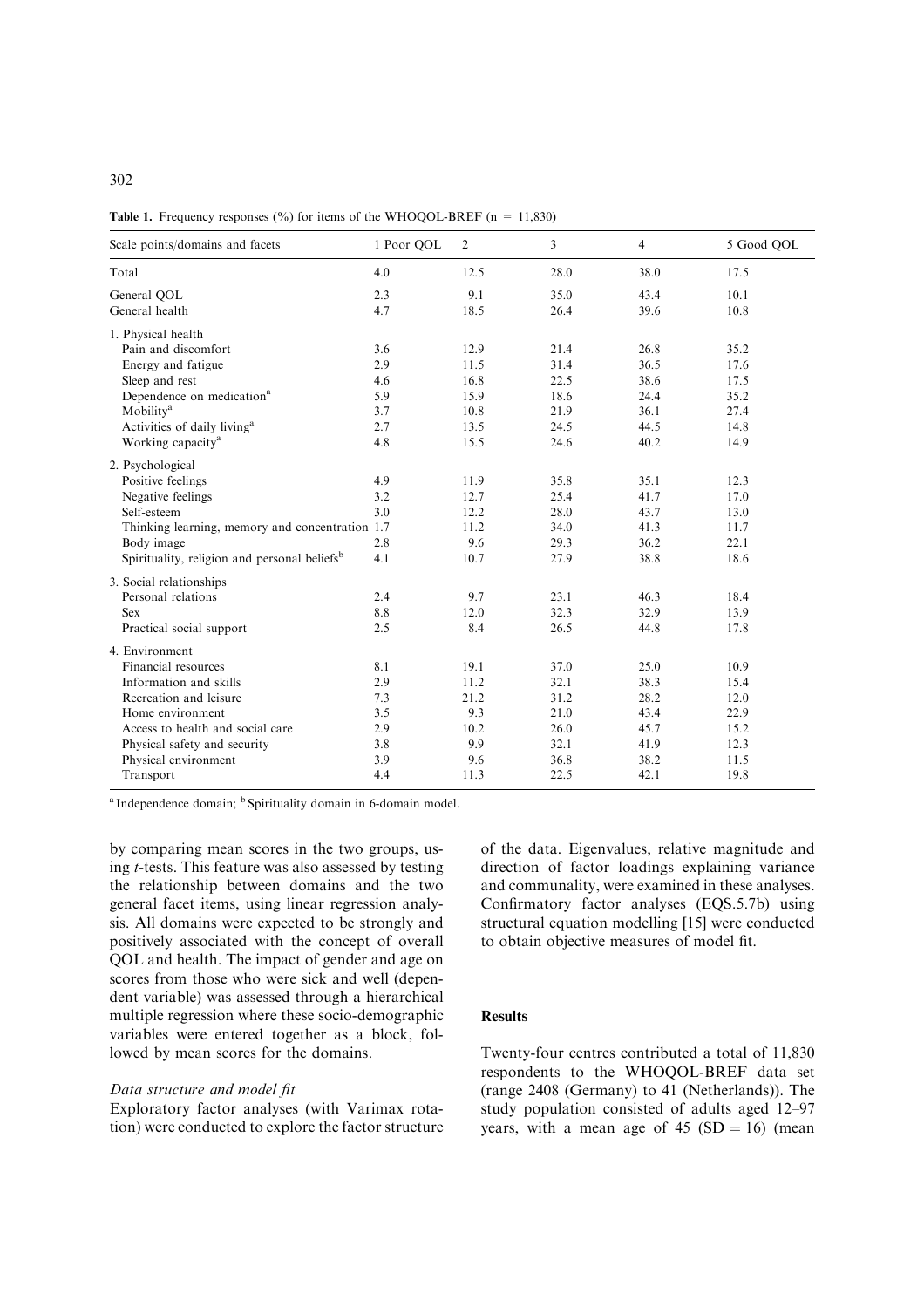range 31 (Israel) to 61 (Madras; India)). Only 0.3% were under 16 years of age – in some parts of India, 12 years is considered adult. The recruited numbers in each decade of age were around 20%, from age 20, up to and including the oldest category of  $60+$ . The majority were married or living as married (60%) and 25% were single. Fifty-three percent were women (range 32% Romania to 75% Argentina). Sex and age differences across centres were tested and found to be significant, respectively  $(\chi^2 = 230.0; \ p \le 0.001) \ (F = 3.6; \ p \le 0.001).$ More than one-third of respondents (36%) had not received full secondary school education, 40% completed secondary school and 24% had received tertiary education. Forty-seven percent were sick; they were recruited from primary care, in-patient, out-patient, rehabilitation and palliative care settings. Fifty-three percent had no ill health; they were not receiving health care, and in 14 centres were largely recruited from the community. Participants represented 28 identifiable physical and mental health conditions and disorders, drawn from 14 ICD-10 categories. The most prevalent conditions were cancer  $(17\%)$ , diabetes  $(11\%)$ , depression (11%), cardiovascular diseases and hypertension (11%) and musculo-skeletal problems (4%). Although group data on completion times are not available, WHOQOL-BREF can be self-administered in UK by well people, in less than 5 min. About 8% of respondents needed some assistance with completion.

## Data quality

As expected from previous studies, responses to each item were distributed across the full range of the scale, with no evidence of ceiling or floor effects for any item for the total data set (Table 1). Among the 24 centres there was some variation and five items had marginally skewed distributions with few responses  $\left( \langle 10\% \rangle \right)$  in the two combined categories at the extreme lower end of the 5-point intensity scale (not at all/a little): concentration (cognitions), body image, information, personal relationships and access to health services. For these items, responses tended to group in the centre of the scale. Less than 1% of data were missing for all items, except for sex life (6%) and mobility  $(1.4\%)$ .

## Internal consistency reliability

As a measure of the scale's internal consistency, Cronbach's  $\alpha$  is reported for the total population and each centre (Table 2). For the total sample, values for Cronbach's  $\alpha$  were acceptable (>0.7) for Domains 1, 2 and 4 i.e. physical health 0.82, psychological 0.81, environment 0.80, but marginal for social relationships 0.68. Across sites, results were consistently high with most of the  $\alpha$ 's in Domains 1 and 2 above 0.75, and in the range of 0.51–0.77 for Domain 3, and 0.65–0.87 for Domain 4. As the Domain  $3 \alpha$  calculation is based on only three items, but on six to eight items in the other domains, lower values in a majority of centres were not unexpected because the statistic is sensitive to numbers. Alpha analyses carried out by systematically removing then replacing each item showed that all 26 items made a significant contribution to the variance in the WHOQOL-BREF.

#### Discriminant validity

Discriminant validity is an important characteristic of any measure, and in 14 of the 24 centres, members of the general population were selected so that results from well people could be compared with those who were sick, in an initial examination of this property through a test of 'extreme' groups. A comparison of domain scores from sick and well respondents shows that for the majority of countries, discriminant validity was significant for each domain in the total population (Table 3). Discriminant validity was best demonstrated in the physical domain, followed by the psychological, social and environment domains. The results of the hierarchical multiple regression to assess the impact of gender and age on domain scores from sick and well people showed that gender and age together, only explained 2.7% of the overall variance (adjusted  $R^2$ ), although this effect is significant ( $F = 96.3$  (2,7007)  $p \le 0.0001$ ).

#### Construct validity

Domain concepts are more clearly represented and their scores are more easily interpreted when items are clearly identified with the intended domain. Analysis of correlations showed that in the total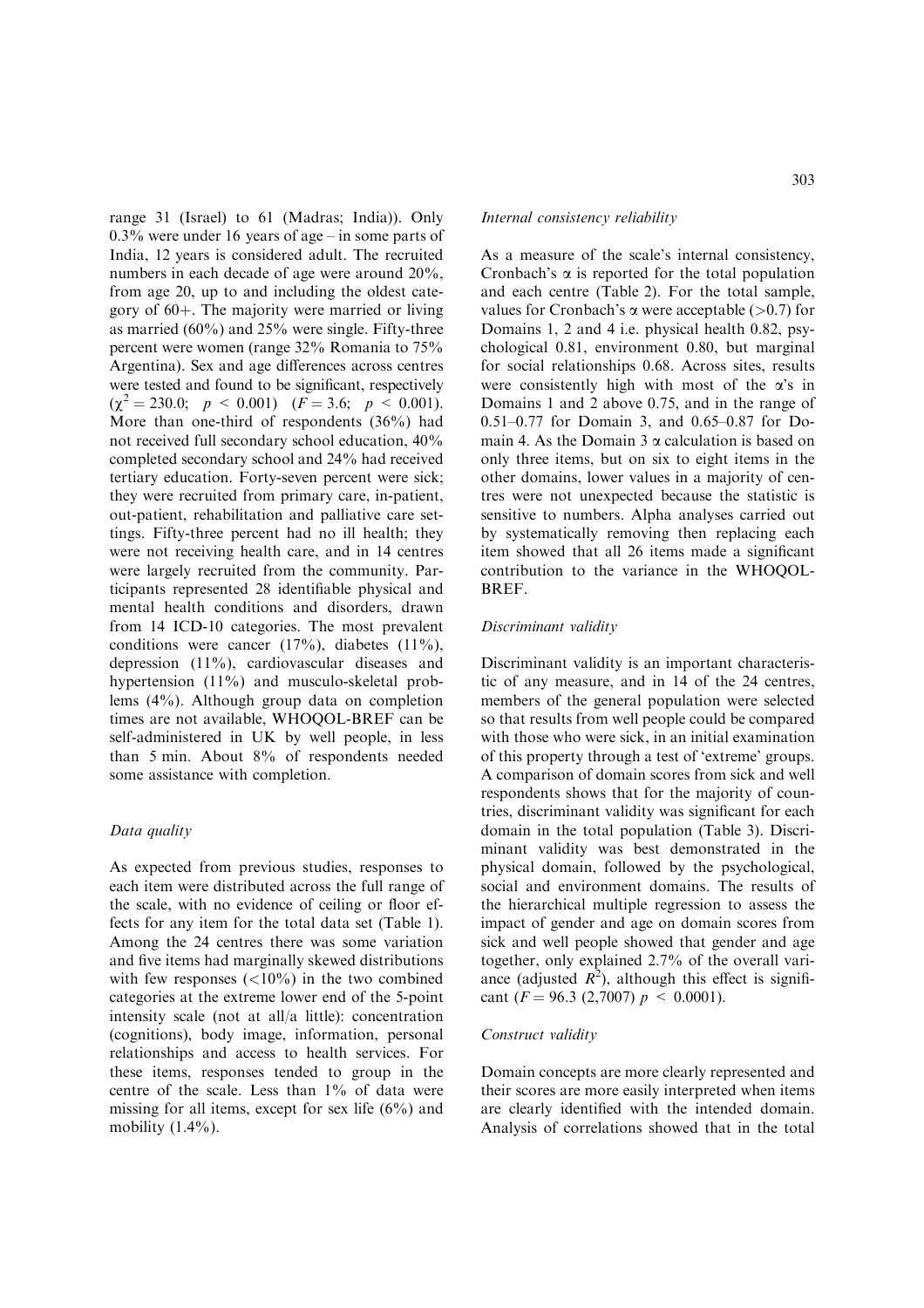| Centre        | N    | Domain 1:<br>Physical (7 items) | Domain 2:<br>Psychological (6 items) | Domain 3:<br>Social (3 items) | Domain 4:<br>Environment (8 items) |
|---------------|------|---------------------------------|--------------------------------------|-------------------------------|------------------------------------|
| <b>TOTAL</b>  |      | 0.82                            | 0.81                                 | 0.68                          | 0.80                               |
| Argentina     | 106  | 0.55                            | 0.79                                 | 0.65                          | 0.76                               |
| Australia     | 211  | 0.73                            | 0.81                                 | 0.65                          | 0.72                               |
| <b>Brazil</b> | 306  | 0.84                            | 0.78                                 | 0.68                          | 0.71                               |
| Bulgaria      | 216  | 0.83                            | 0.83                                 | 0.56                          | 0.74                               |
| China         | 50   | 0.82                            | 0.89                                 | 0.76                          | 0.70                               |
| Croatia       | 406  | 0.69                            | 0.81                                 | 0.61                          | 0.75                               |
| Germany       | 2408 | 0.88                            | 0.83                                 | 0.76                          | 0.78                               |
| Greece        | 48   | 0.84                            | 0.84                                 | 0.71                          | 0.87                               |
| Hungary       | 471  | 0.82                            | 0.75                                 | 0.64                          | 0.76                               |
| India, Madras | 420  | 0.77                            | 0.83                                 | 0.72                          | 0.82                               |
| India, Delhi  | 1456 | 0.76                            | 0.80                                 | 0.63                          | 0.84                               |
| Israel        | 751  | 0.72                            | 0.73                                 | 0.68                          | 0.69                               |
| Italy         | 379  | 0.80                            | 0.75                                 | 0.65                          | 0.73                               |
| Japan         | 1453 | 0.71                            | 0.75                                 | 0.66                          | 0.75                               |
| Malaysia      | 320  | 0.81                            | 0.65                                 | 0.59                          | 0.74                               |
| Netherlands   | 41   | 0.79                            | 0.75                                 | 0.77                          | 0.85                               |
| Nigeria       | 50   | 0.85                            | 0.85                                 | 0.67                          | 0.83                               |
| Norway        | 1047 | 0.86                            | 0.83                                 | 0.51                          | 0.77                               |
| Romania       | 50   | 0.87                            | 0.87                                 | 0.76                          | 0.65                               |
| Russia        | 300  | 0.83                            | 0.79                                 | 0.74                          | 0.80                               |
| Spain         | 659  | 0.81                            | 0.80                                 | 0.74                          | 0.78                               |
| Turkey        | 48   | 0.88                            | 0.85                                 | 0.58                          | 0.67                               |
| UK.           | 475  | 0.87                            | 0.74                                 | 0.55                          | 0.74                               |
| <b>USA</b>    | 159  | 0.87                            | 0.87                                 | 0.69                          | 0.84                               |

**Table 2.** Internal consistency shown by Cronbach's  $\alpha$ 's for domains and centres (n = 11,830)

Table 3. Discriminant validity: t-tests of domain scores for illness vs. well samples

| Domain                 | Physical     |                  |              | Psychological    |              | Social           |              | Environment      |  |
|------------------------|--------------|------------------|--------------|------------------|--------------|------------------|--------------|------------------|--|
| Mean sick<br>Mean well | 13.1<br>15.4 |                  | 13.7<br>14.8 |                  | 14.0<br>14.8 |                  | 13.8<br>14.1 |                  |  |
| Centre                 |              | $\boldsymbol{p}$ |              | $\boldsymbol{p}$ |              | $\boldsymbol{p}$ | t            | $\boldsymbol{p}$ |  |
| Total                  | 39.2         | < 0.01           | 19.9         | < 0.01           | 13.0         | < 0.01           | 7.6          | < 0.01           |  |
| <b>Brazil</b>          | 9.5          | < 0.01           | 4.7          | < 0.01           | 0.8          | 0.43             | 2.4          | 0.02             |  |
| Bulgaria               | 10.9         | < 0.01           | 7.7          | < 0.01           | 6.6          | < 0.01           | 2.3          | 0.02             |  |
| Croatia                | 1.8          | 0.08             | 6.6          | < 0.01           | 7.0          | < 0.01           | 1.8          | 0.07             |  |
| Germany                | 33.0         | < 0.01           | 18.7         | < 0.01           | 9.8          | < 0.01           | 9.5          | < 0.01           |  |
| Hungary                | 16.1         | < 0.01           | 7.7          | < 0.01           | 5.5          | < 0.01           | 2.4          | 0.02             |  |
| Israel                 | 1.9          | 0.05             | 1.3          | 0.21             | 2.6          | < 0.01           | 1.9          | 0.06             |  |
| Italy                  | 8.6          | < 0.01           | 2.4          | 0.02             | 1.1          | 0.28             | 1.2          | 0.23             |  |
| Madras                 | 1.8          | 0.07             | 1.6          | 0.18             | 1.5          | 0.13             | 3.0          | < 0.01           |  |
| New Delhi              | 6.1          | < 0.01           | 7.1          | < 0.01           | 3.6          | < 0.01           | 4.7          | < 0.01           |  |
| Malaysia               | 8.7          | < 0.01           | 5.0          | < 0.01           | 1.7          | < 0.01           | 3.4          | < 0.01           |  |
| Norway                 | 1.0          | 0.31             | 0.1          | 0.90             | 0.7          | 0.49             | 0.9          | 0.36             |  |
| Russia                 | 6.8          | < 0.01           | 5.4          | < 0.01           | 4.3          | < 0.01           | 1.5          | 0.14             |  |
| Spain                  | 1.2          | 0.20             | 0.1          | 0.95             | 1.9          | 0.06             | 1.0          | 0.31             |  |
| UK                     | 11.3         | < 0.01           | 3.5          | < 0.01           | 0.5          | 0.66             | 0.6          | 0.54             |  |

population, only seven items had strong correlations (>0.50) with domains other than their intended domain. Three of these items on energy, activities of daily living and work were from the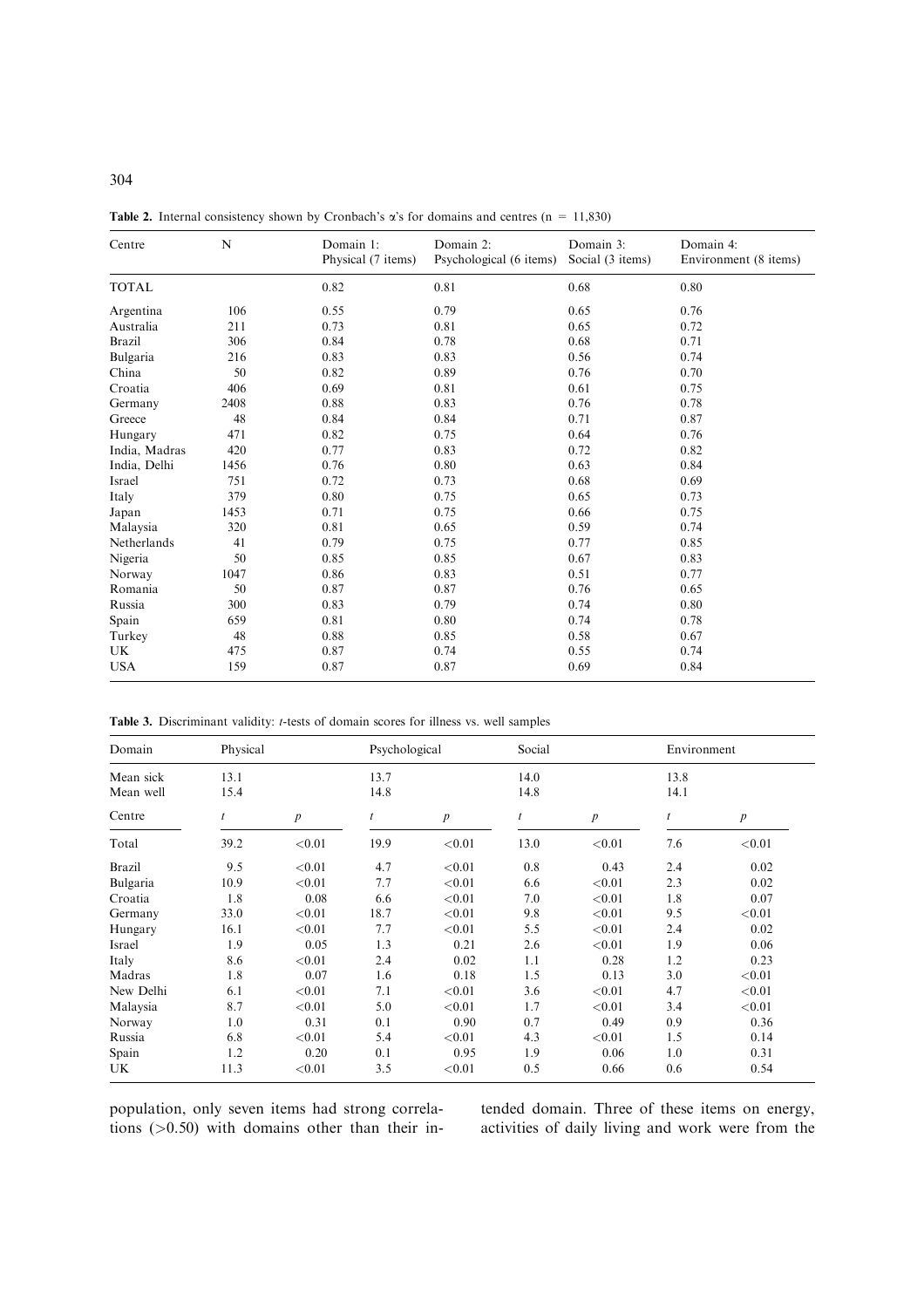physical domain (Domain 1), and they correlated strongly with the psychological domain (Domain 2). The self-esteem item from Domain 2 was strongly correlated with all of the other domains. The other items were positive feelings, relationships and safety. Specific sites showed more extensive 'cross-domain' correlation, e.g. more than 30 out of 96 per centre in Argentina, Madras, Netherlands, Nigeria, Romania, USA, with most of these items arising from Domains 1 and 2 and most of these correlations occurring between items in these two domains. However in centres where sample sizes were small (as with most in the list above), this scale of cross-domain correlations would be expected, so these analyses should be interpreted with this in mind.

However, no item for the total sample correlated more strongly with another domain than with its own domain, but centre-specific analysis identified two items that occasionally correlated more strongly with domains other than their intended domain. In seven sites, the item on safety was more strongly correlated with the psychological domain than with its intended domain, environment, and in three sites, the energy item correlated more strongly with the psychological than the physical domain.

Because QOL is a complex construct that cannot be directly measured, to establish its construct validity, WHOQOL-BREF domain scores can be compared to general single-item QOL measures with evident face validity. It was predicted that all four domains would show a strong and significant association with overall QOL and health, and so construct validity was partly assessed by correlating the domain scores with each general item (Table 4). The overall assessment of QOL was most strongly associated with the psychological and environment domains, and the overall assessment of health with the physical domain, as predicted. A combined variable representing overall QOL and health through the sum of these

two items, showed a strong association with the four domains indicating that each one should be considered when evaluating QOL. All final equation  $\beta$  values were significant.

A review of all the item–total correlations in the total population showed generally good results overall. Poor item–total correlations  $( $0.30$ )$  were only found for negative feelings and in one centre only. In 7 out of 24 centres, items on pain and/or dependence on medication were generally problematic in the physical domain, but no other items were consistently so by this criterion, across sites. Item–domain correlations ranged between 0.48 for pain, to 0.70 for activities of daily living (Domain 1), from 0.50 for negative feelings to 0.65 for spirituality (Domain 2), from 0.45 for sex to 0.57 for personal relationships (Domain 3) and from 0.47 for leisure to 0.56 for financial resources (Domain 4). Summary Pearson correlations (onetailed test) between domains for the total sample were strong, positive and highly significant  $(p \le 0.0001)$ , ranging from 0.46 (physical vs. social) to 0.67 (physical vs. psychological).

#### Factor analysis

As mentioned earlier, the WHOQOL-100 was based on six theoretical domains that were subsequently reorganised into four domains during the development of the WHOQOL-BREF. Empirical evidence showed that facets from the independence and spirituality domains were associated with the physical and psychological domains respectively, and that a 4-factor solution fits the data better in both ill and well populations. Exploratory factor analyses (Varimax rotation) provided no evidence of a better model. Analysis of the total population data showed four factors (eigenvalues  $>1.0$ ) that explained 53% of the variance in the data. Centrespecific analyses showed that most sites had four to six eigenvalues greater than 1.0 (mode  $=$  5; range 3–7) and these explained 50–81% of the variance.

**Table 4.** Validity: association of domains with general facet items (standardized  $\beta$ 's) (n = 11,830)

|                | $R^2$ | Physical | Psychological | Social | Environment |
|----------------|-------|----------|---------------|--------|-------------|
| Overall OOL    | 0.42  | 0.109    | 0.290         | 0.112  | 0.252       |
| Overall Health | 0.41  | 0.428    | 0.170         | 0.070  | 0.061       |
| Health + OOL   | 0.52  | 0.323    | 0.258         | 0.102  | 0.171       |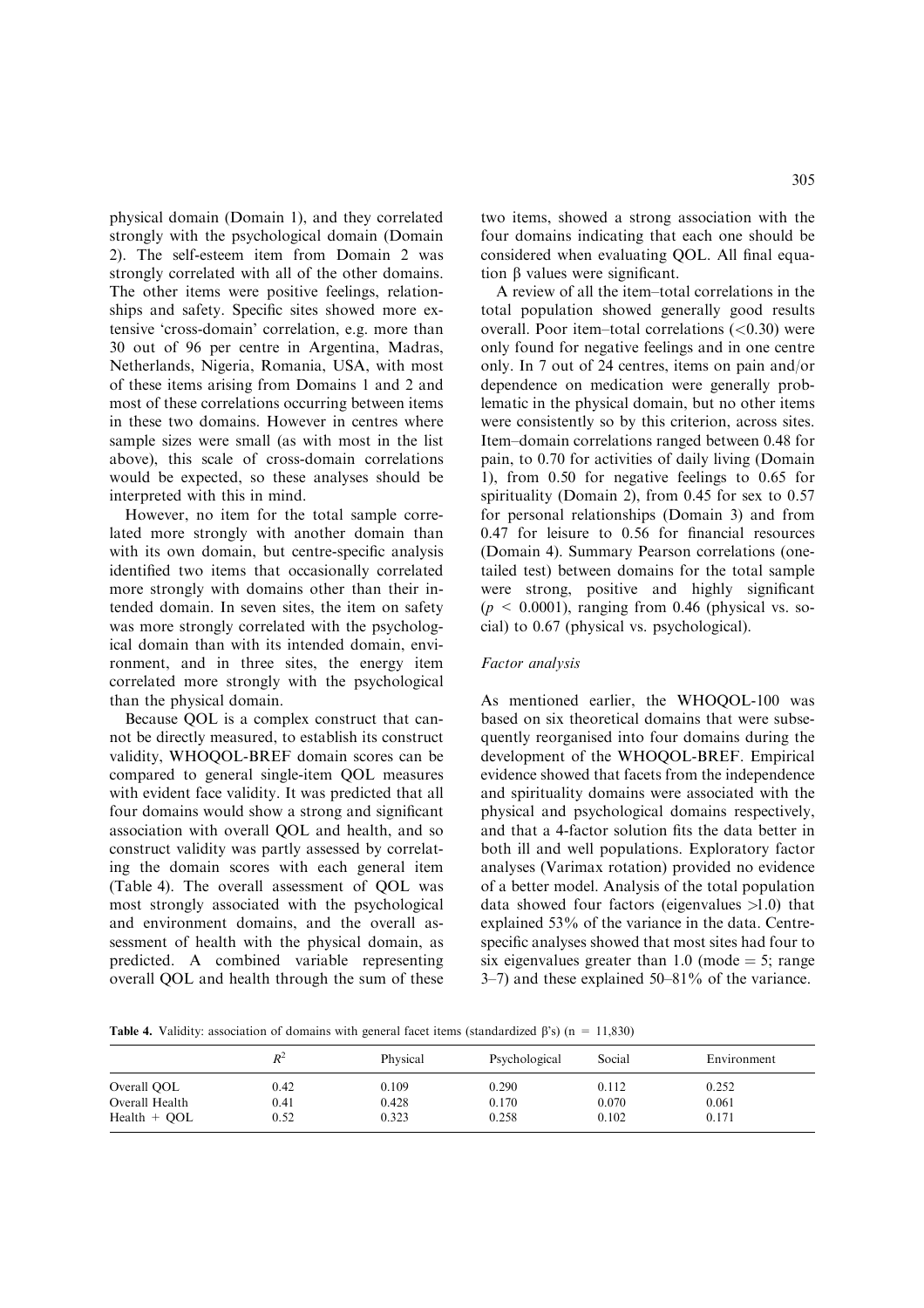## 306

Confirmatory factor analyses [14] were run to re-evaluate the fit values found for the original 4 domain model [9]. These were first conducted separately on two random, split-half samples of the data ( $n = 5133$  and  $n = 5872$ ). The results were acceptable, showing almost identical fit indices for each half and indicating a robust solution, (Table 5 and Figure 1) and supporting similar findings from previous studies [9]. Separate analyses conducted on sick  $(n = 3313)$  and well sub-samples ( $n = 3862$ ) also demonstrated an acceptable fit for this model.

For each of the above analyses, the model for the 6-domain solution was also calculated and Table 5 shows that the fit indices are marginally poorer in each case. However this decrement is not so large as to discount the possibility that a 6 domain model might be used in appropriate contexts where it is justified. Some caution is urged in the interpretation of results in view of the substantial data contributions from five centres.

Table 5. Structural equation modelling fit indices of WHO-QOL-BREF models

|                             | 4-domain<br>model | 6-domain<br>model |
|-----------------------------|-------------------|-------------------|
| Random split half sample A* |                   |                   |
| $(n = 5133)$                |                   |                   |
| $\chi^2$                    | 6830.8            | 7624.4            |
|                             | $df = 249$        | $df = 248$        |
| <b>CFI</b>                  | 0.863             | 0.847             |
| <b>RCFI</b>                 | 0.865             | 0.849             |
| <b>RMSEA</b>                | 0.07              | 0.08              |
| Random split half sample B  |                   |                   |
| $(n = 5118)$                |                   |                   |
| $\chi^2$                    | 6791.0            | 7132.3            |
| <b>CFI</b>                  | 0.864             | 0.857             |
| <b>RCFI</b>                 | 0.866             | 0.859             |
| <b>RMSEA</b>                | 0.07              | 0.07              |
| Sick sample $(n = 3313)$    |                   |                   |
| $\chi^2$                    | 3736.9            | 4418.6            |
| <b>CFI</b>                  | 0.876             | 0.851             |
| <b>RCFI</b>                 | 0.878             | 0.854             |
| <b>RMSEA</b>                | 0.07              | 0.07              |
| Well sample $(n = 3862)$    |                   |                   |
| $\chi^2$                    | 4991.3            | 4995.6            |
| CFI                         | 0.868             | 0.868             |
| <b>RCFI</b>                 | 0.872             | 0.871             |
| <b>RMSEA</b>                | 0.07              | 0.07              |

CFI – Comparative Fit Index; RCFI – Robust Comparative Fit Index; RMSEA – Root mean square error approximation. \* Shown in Figure 1.

#### Preliminary data from the WHOOL-BREF

Mean domain scores for the total sample and for each centre were calculated and found to be relatively similar, with means ranging from 13.5 to 16.2 (SD: 2.6–3.2). Because earlier analyses showed some differences between centres in the age and sex of respondents, mean domain scores adjusted for these factors are presented in Table 6. Using 12.0 as the scale midpoint where QOL is judged to be neither good nor poor, inspection of the means shows that on average, QOL is acceptable to very good physically, psychologically and socially in all centres but is poorest where environmental QOL is considered.

Table 7 provides preliminary comparisons between groups, defined by age and sex. The psychological and social domains showed significant differences indicating that women have better social QOL but poorer psychological QOL than men. This table also shows that mean domain scores decrease with age, and the greatest changes are to be found in physical health.

#### **Discussion**

As with its more comprehensive counterpart – the WHOQOL-100 – the results from this field trial of the WHOQOL-BREF are noteworthy because they provide supportive evidence for the crosscultural validity of this QOL measure. Although not designed to assess each of the 24 specific QOL facets in detail, with only 26 items the WHOQOL-BREF is short enough to be used where time is at a premium, where respondent burden is high or where facet detail is unnecessary. It has wide ranging uses in clinical settings and clinical trials. Although longer than some other short-forms, the WHOQOL-BREF covers a very broad range of facets that were agreed by international consensus. A noteworthy feature is the inclusion of social and environment domains for assessment.

The purpose of this paper was to examine the psychometric properties of the WHOQOL-BREF in terms of item–response distributions, internal consistency reliability, discriminant validity and construct validity. The results showed that the instrument performs well, although some areas deserve further attention. In particular, centre-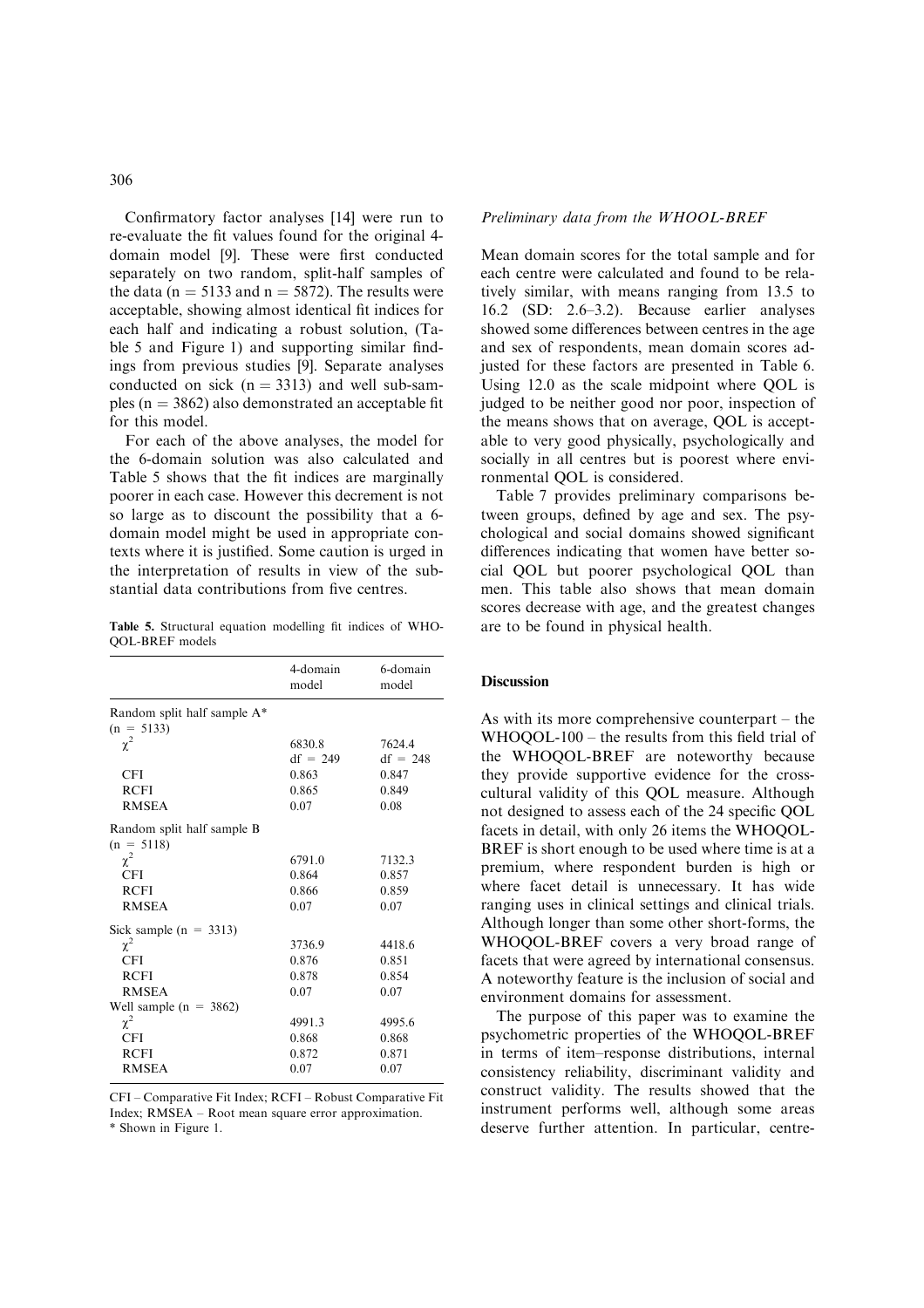

Figure 1. WHOQOL-BREF: 4-domain confirmatory factor model.

specific analyses identified some items that did not discriminate well between domains and two that had stronger correlations with domains other than their intended domain. While the identification of a particular item with its intended domain can be improved by changing the wording and semantics of the translation to reinforce the intended concept, the identification of such items also provides information relevant to construct validity. In some centres, items on safety and energy were more strongly associated with the psychological domain than their intended domains – environment and physical respectively – so in these centres the

conceptualization of these issues appears to depart from the theoretical concept. Because no evidence of these associations was found during the development of the WHOQOL-100 or in the item-selection process, it is possible that the WHOQOL-BREF format may have led to a change in the context and thus the conceptualisation of the item by respondents. Further development of the translated instrument (including cognitive debriefing) should focus on this issue, particularly for the safety item.

Previous development work based on the extraction of item data from the WHOQOL-100 field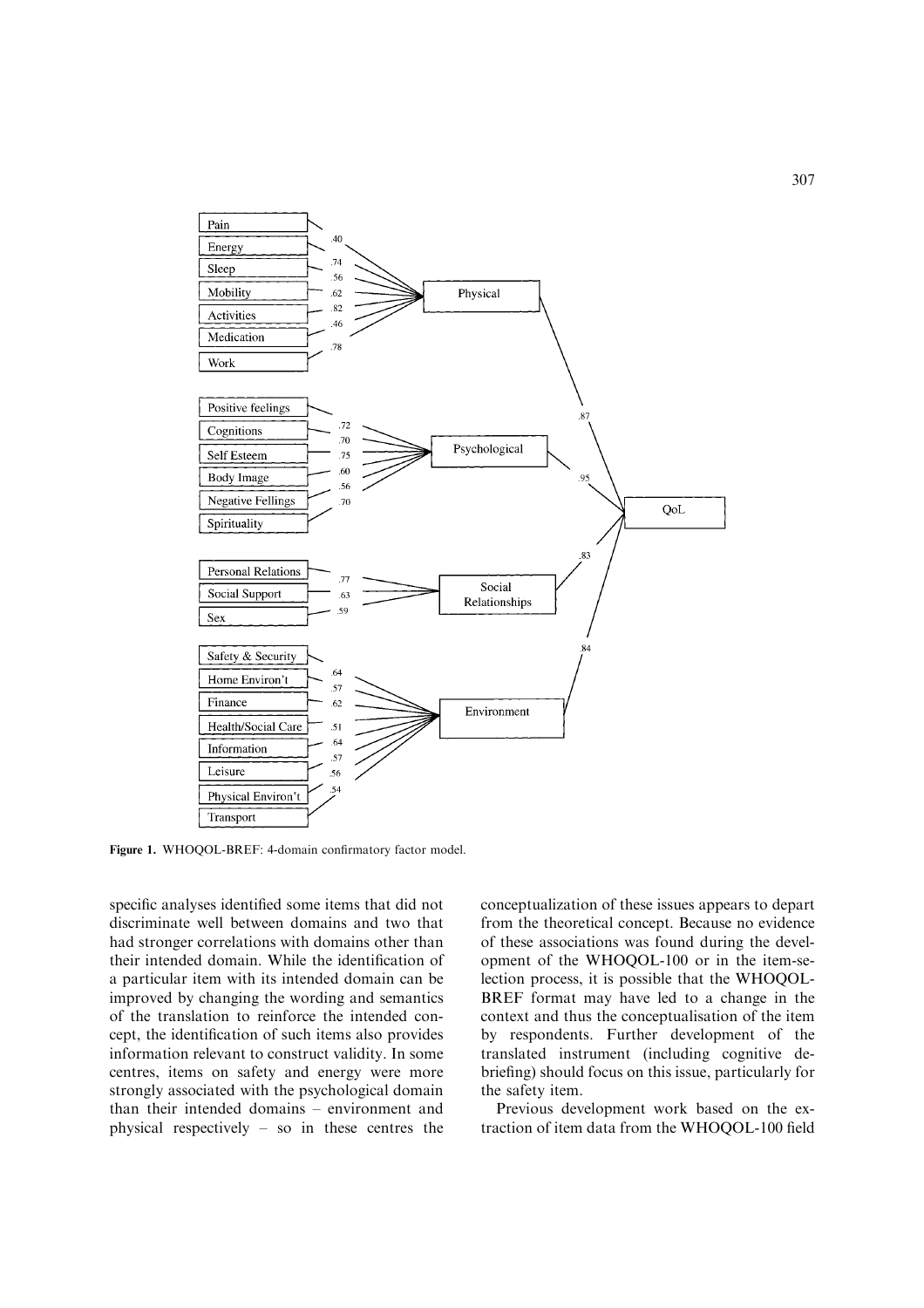|                  | Physical<br>domain 1 |           |      | Psychological<br>domain 2 |      | Social<br>domain 3 |      | Environment<br>domain 4 |
|------------------|----------------------|-----------|------|---------------------------|------|--------------------|------|-------------------------|
|                  | Mean                 | <b>SD</b> | Mean | <b>SD</b>                 | Mean | <b>SD</b>          | Mean | <b>SD</b>               |
| Total            | 16.2                 | 2.9       | 15.0 | 2.8                       | 14.3 | 3.2                | 13.5 | 2.6                     |
| Argentina        | 12.1                 | 2.2       | 10.6 | 2.9                       | 10.8 | 3.5                | 10.7 | 2.3                     |
| Australia        | 15.7                 | 3.2       | 15.6 | 2.7                       | 15.3 | 3.4                | 13.1 | 2.3                     |
| <b>Brazil</b>    | 15.2                 | 2.5       | 15.1 | 2.7                       | 14.8 | 3.1                | 12.9 | 2.7                     |
| Bulgaria         | 17.9                 | 2.9       | 16.5 | 2.6                       | 15.3 | 3.0                | 14.8 | 2.3                     |
| China            | 15.8                 | 2.9       | 14.3 | 2.5                       | 13.7 | 3.0                | 13.2 | 2.4                     |
| Croatia          | 17.1                 | 2.3       | 15.8 | 2.1                       | 15.1 | 3.1                | 14.3 | 2.1                     |
| Germany          | 16.8                 | 2.6       | 15.7 | 2.4                       | 14.4 | 2.9                | 13.0 | 2.3                     |
| Greece           | 15.2                 | 2.2       | 12.8 | 2.6                       | 14.0 | 2.5                | 11.9 | 2.1                     |
| Hungary          | 14.9                 | 2.5       | 15.4 | 1.8                       | 14.8 | 2.1                | 13.6 | 1.8                     |
| India, Madras    | 14.8                 | 2.3       | 15.4 | 2.2                       | 14.8 | 2.9                | 14.8 | 2.5                     |
| India, New Delhi | 15.9                 | 2.9       | 14.2 | 2.7                       | 13.9 | 3.7                | 12.1 | 2.8                     |
| Israel           | 15.5                 | 3.0       | 14.2 | 3.0                       | 13.0 | 3.8                | 12.6 | 2.6                     |
| Italy            | 16.8                 | 3.3       | 15.0 | 2.4                       | 15.1 | 2.6                | 14.3 | $2.0\,$                 |
| Japan            | 16.0                 | 2.4       | 14.2 | 2.4                       | 12.8 | 2.5                | 12.4 | 2.2                     |
| Malaysia         | 15.6                 | 2.5       | 13.9 | 2.8                       | 12.7 | 3.3                | 13.5 | 2.2                     |
| Netherlands      | 18.3                 | 3.0       | 16.6 | 2.8                       | 15.8 | 3.3                | 15.9 | 2.8                     |
| Nigeria          | 15.4                 | 3.2       | 13.9 | 3.1                       | 13.3 | 3.6                | 12.8 | 2.0                     |
| Norway           | 17.0                 | 3.5       | 14.7 | 3.2                       | 13.9 | 4.7                | 13.8 | 3.4                     |
| Romania          | 15.6                 | 2.6       | 14.2 | 2.8                       | 13.8 | 3.1                | 12.7 | 2.8                     |
| Russia           | 16.2                 | 3.4       | 14.8 | 3.2                       | 14.8 | 4.0                | 15.7 | 3.0                     |
| Spain            | 16.0                 | 3.3       | 14.8 | 3.3                       | 13.6 | 3.4                | 12.4 | 3.0                     |
| Turkey           | 15.3                 | 3.4       | 13.2 | 2.9                       | 12.3 | 3.4                | 13.2 | 2.0                     |
| UK               | 15.8                 | 3.8       | 14.7 | 3.4                       | 14.2 | 3.5                | 14.1 | 2.3                     |
| <b>USA</b>       | 15.5                 | 3.2       | 13.8 | 3.2                       | 13.2 | 3.6                | 11.7 | 2.7                     |

**Table 6.** WHOQOL-BREF domain scores (range  $4-20$ ) adjusted for age and sex, by center ( $n = 11,830$ )

trials indicated that while the WHOQOL-100 was based on a theoretical model with six domains, empirical evidence supported a 4-domain model [8] and similar results were found in the development of the WHOQOL-BREF [9], so this was not unexpected given the conceptual similarity of the domains. Analysis of the present WHOQOL-BREF field trial data confirmed that overall, the 4 domain model fits the data well, and also for sick and well respondents separately. But further analysis showed that the 6-domain model was also a good fit – results which are generally consistent with the structure of the WHOQOL-100. Although the more parsimonious 4-domain model is applied, these results provide an empirical basis for extracting more information from the items/facets and scoring of six domains in situations where this is appropriate e.g. where spirituality needs assessment in palliative care.

Some caution is urged in the interpretation of results, given the substantial data contributions from five centres. Other biases from sampling may have arisen because centres did not contribute exactly the same profile of diagnostic groups and well people. Although these analyses provide good support for using the WHOQOL-BREF in QOL assessment, work needs to be carried out to further examine the test–retest reliability of the instrument (but see Ref. [9]), its concurrent validity in comparison to relevant other measures, and within a longitudinal design to examine sensitivity to changes in health states over time.

# Conclusion

The WHOQOL-BREF arises from 10 years of development research on QOL and health care. It is a person-centred, multilingual instrument for subjective assessment and is designed for generic use as a multi-dimensional profile, so enabling a wide range of diseases and conditions to be compared. A new methodology has been created within this project whereby international centres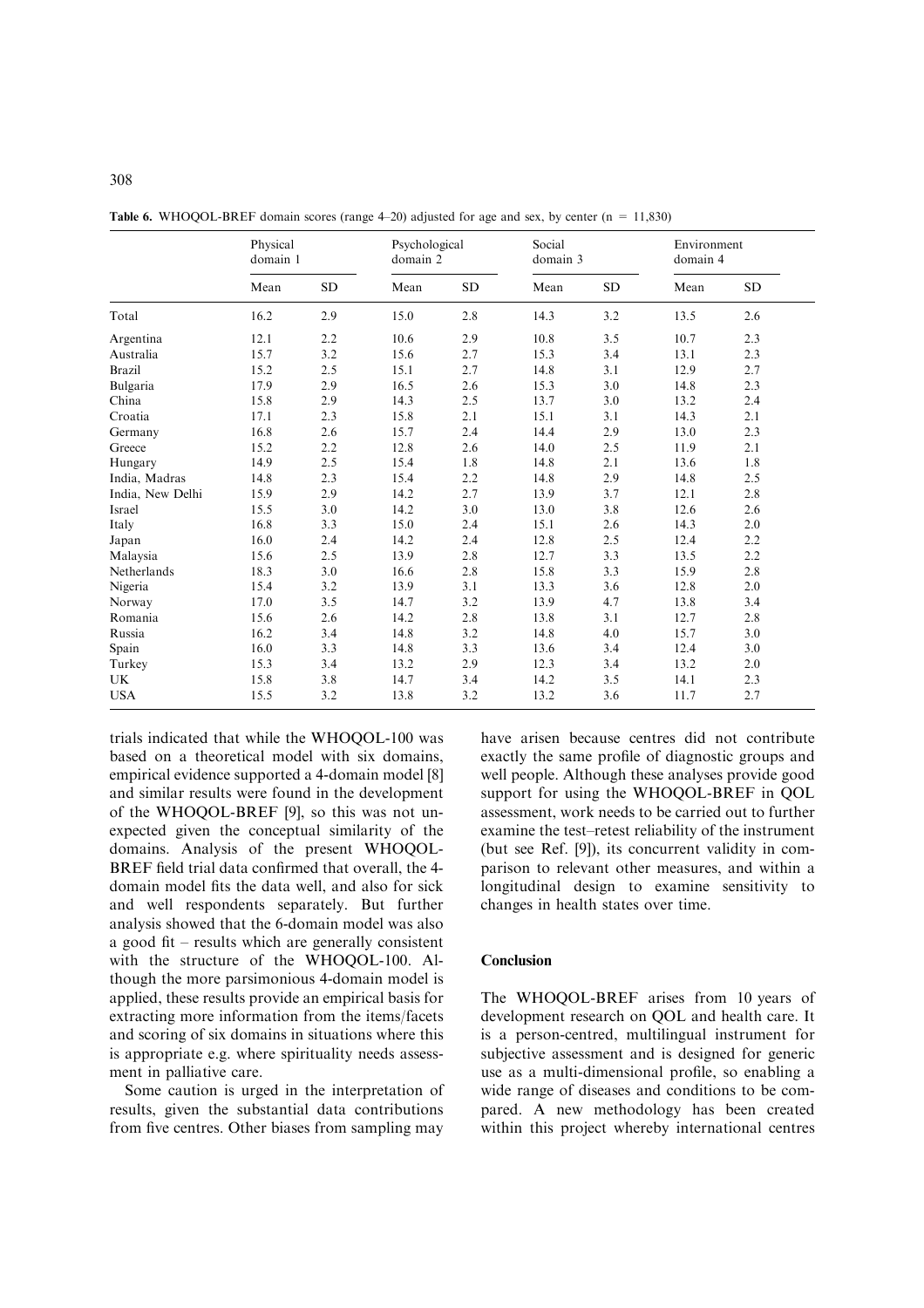|                  | Physical | Psychological | Social   | Environment |
|------------------|----------|---------------|----------|-------------|
| Gender           |          |               |          |             |
| Men              |          |               |          |             |
| Mean             | 14.3     | 14.2          | 14.1     | 13.8        |
| ${\rm SD}$       | 2.9      | 2.8           | 3.2      | 2.7         |
| Women            |          |               |          |             |
| Mean             | 14.2     | 14.0          | 14.4     | 13.9        |
| ${\rm SD}$       | 3.1      | 2.8           | 3.1      | 2.6         |
| $\cal F$         | 2.3      | 17.5          | 27.1     | 2.0         |
| $\boldsymbol{p}$ | 0.13     | $0.001\,$     | 0.001    | 0.16        |
| Age              |          |               |          |             |
| $12 - 20$        |          |               |          |             |
| Mean             | 15.6     | 14.8          | 14.9     | 14.4        |
| ${\rm SD}$       | 2.9      | $2.8\,$       | 3.1      | 2.4         |
| $21 - 30$        |          |               |          |             |
| Mean             | 15.0     | 14.3          | 14.5     | 13.7        |
| ${\rm SD}$       | 2.9      | 2.8           | 3.4      | 2.6         |
| $31 - 40$        |          |               |          |             |
| Mean             | 14.0     | 13.9          | 14.0     | 13.6        |
| ${\rm SD}$       | 3.0      | $2.8\,$       | 3.2      | 2.7         |
| $41 - 50$        |          |               |          |             |
| Mean             | 13.9     | 14.0          | 14.1     | 13.9        |
| ${\rm SD}$       | 2.9      | 2.7           | 3.1      | 2.6         |
| $51 - 60$        |          |               |          |             |
| Mean             | 13.3     | 13.8          | 14.1     | 14.0        |
| SD               | 2.9      | $2.8\,$       | 2.9      | 2.6         |
| $61 +$           |          |               |          |             |
| ${\bf Mean}$     | 14.2     | 14.1          | 14.2     | 13.8        |
| ${\rm SD}$       | 3.0      | 2.8           | 3.2      | 2.6         |
| $\cal F$         | 109.5    | 18.0          | 10.6     | 11.2        |
| $\boldsymbol{p}$ | 0.01     | $0.01\,$      | $0.01\,$ | 0.01        |

Table 7. Comparison of WHOQOL-BREF mean domain scores by gender and age group (n = 11,830)

worked simultaneously from a common protocol at each stage of the development. International consensus was also obtained at each stage to guide the direction of the research. This replaces the standard serial translation method that is more commonly used in cross-cultural work and this new procedure has reduced some of the problems of obtaining semantic and conceptual equivalence between language versions of the instrument.

The WHOQOL-BREF has several strengths. It is based on a cross-culturally sensitive concept and is available in most of the world's major languages; hence it is appropriate for use in multinational collaborative research. It consists of QOL items that are concerned with the meaning of different aspects of life to the respondents, and how satisfactory or problematic is their experience of them. In addition, the WHOQOL-BREF can generate a profile of four domain scores within a relatively small item set of 26 items. This has implications for its use in research involving a variety of interventions, as well for applications in many service settings. More work on the remaining properties of validity (e.g. concurrent), sensitivity, and feasibility are required. Future research could obtain more comprehensive global survey data (e.g. including Arabia), of more consistent quality, and with structured diagnostic samples of patients. However its conceptual and methodological strengths, combined with the good psychometric properties described in this paper, suggest that WHOQOL-BREF may have a place among the leading generic QOL instruments.

#### Acknowledgements

The WHOQOL Group acknowledges the assistance of Dr C. Nelson in the early preparation of the manuscript.